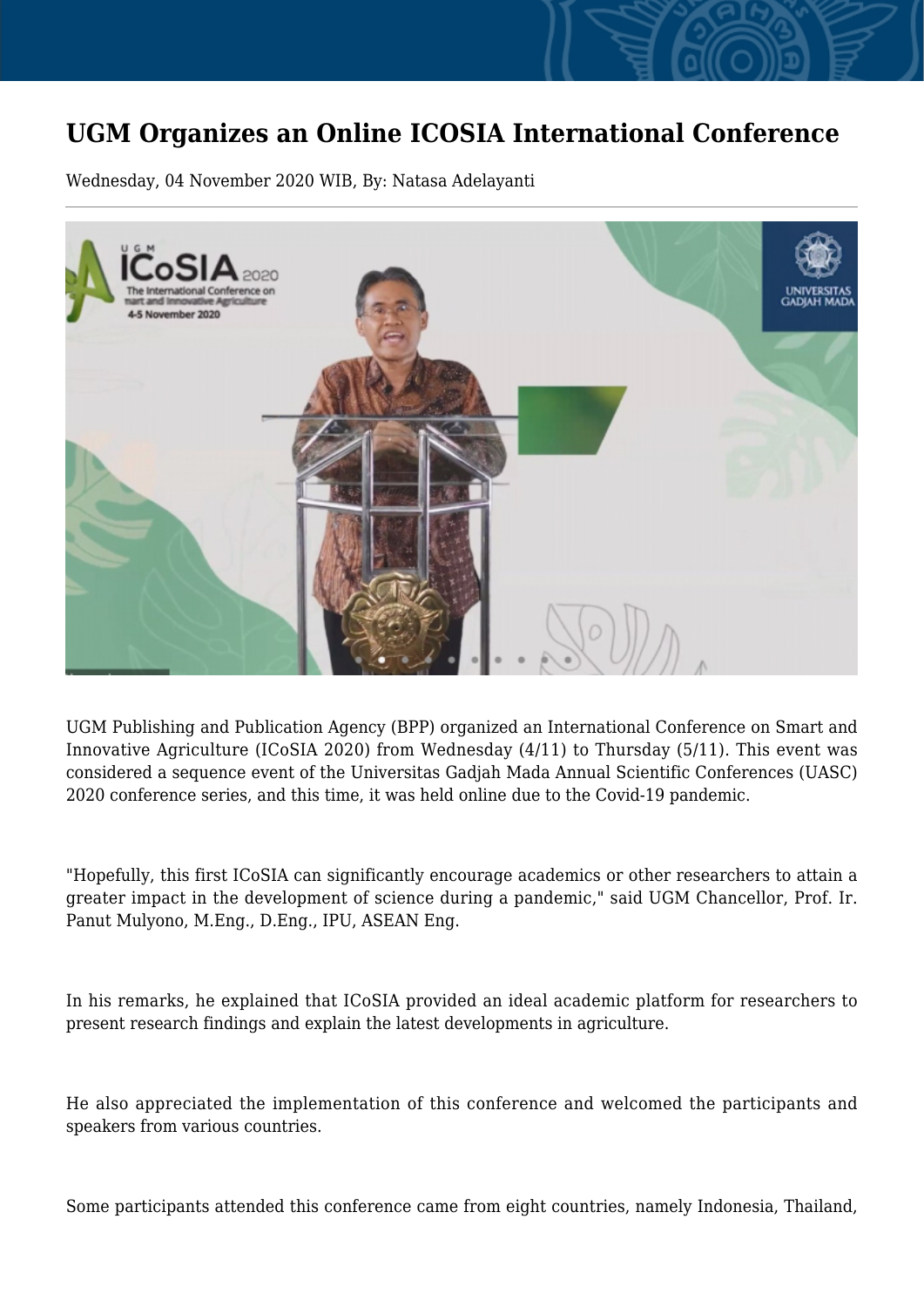Japan, South Korea, Taiwan, Mexico, Russia, and America, with 72 article titles registered to take part in ICoSIA 2020.

However, only 65 titles successfully passed the review to be presented at six different symposiums, namely: Agricultural Economics and Marketing Symposium, Big Data Analysis symposium, Environmental Management symposium, Precision Nutrition Technology symposium, Smart and Precision Farming symposium, and Sustainable Food Production Symposium.

ICoSIA 2020 also presented speakers from three countries to convey his ideas and research results in the plenary session. They are Prof. Byoung-Kwan Cho from Chungnam National University (South Korea), Prof. Yu-Pin Lin from National Taiwan University (Taiwan), Assistant Prof. Lu Na from Chiba University (Japan), and Prof. Shau-Chun Wang from National Chung Cheng University (Taiwan).

On this occasion, Lin delivered a presentation correlated to the challenges and evolution of e-Agriculture. She explained that E-Agriculture is affected by designing, developing, and implementing innovative ways to use information and communication technology to focus on agriculture.

This strategy can improve the potential for innovation in services and rational use of resources, thereby increasing business opportunities, reducing risks, and improving rural communities' livelihoods.

"Many e-agriculture fields have used technologies. This development is interrelated with technological developments," he said.

He then revealed that digital agriculture relied on data quality to collect information, enhance decision making, enable innovative services, and strengthen communication among stakeholders.

For several years until now, the role of information and communication technology has unfolded from telephones, television, radio, computers, and the internet for end-user communications to the use of sensors and data analysis.

"The quality, detail, and variety of information can improve the agricultural sector to be more efficient," he added.

Still, he explained that more data did not always mean more beneficial. Hence, according to him,